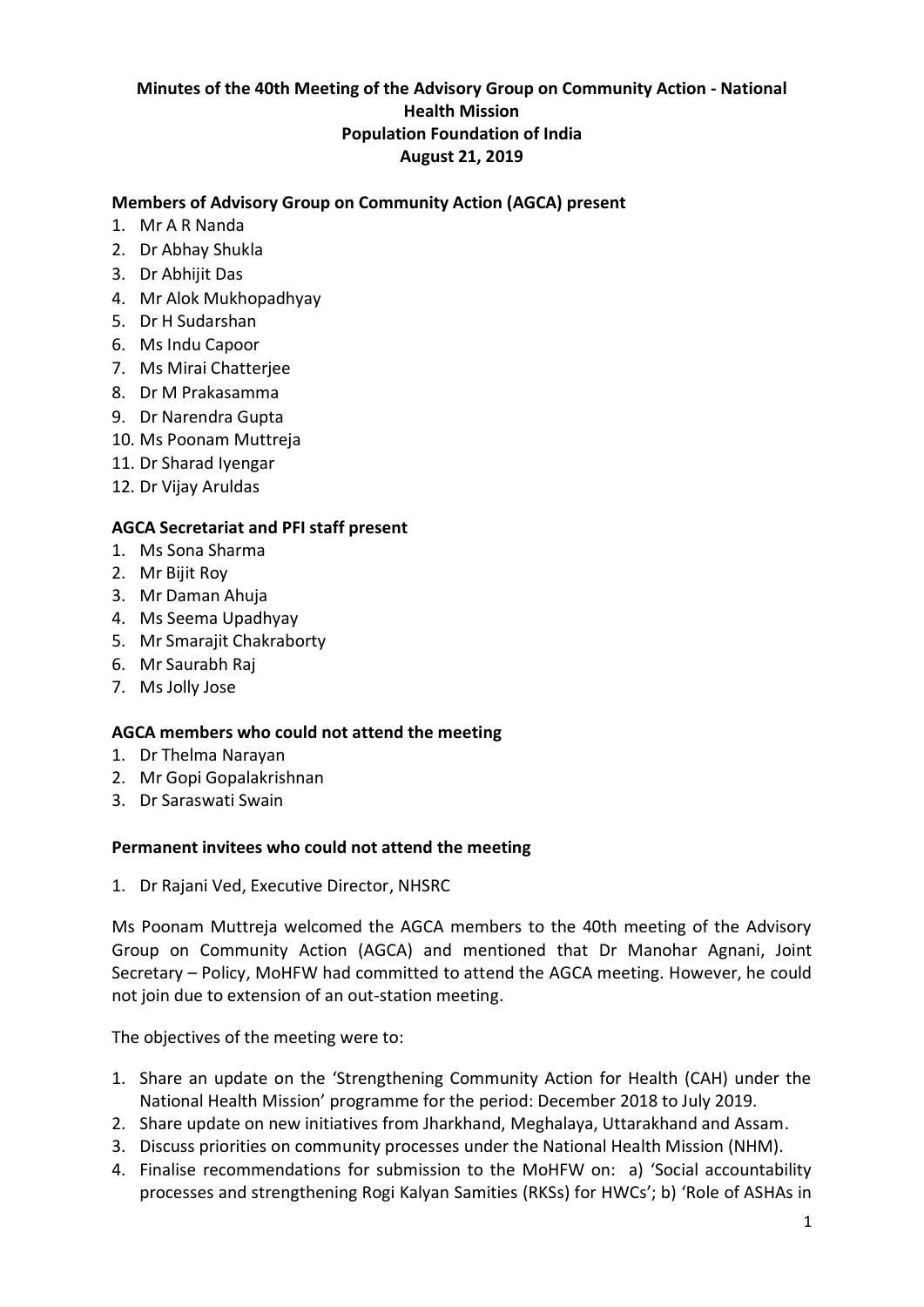ensuring continuum of care and empanelment of households for Health and Wellness Center (HWC) services'; and 'Processes for mapping HWCs to secondary and tertiary public health facilities.

5. Discuss on AGCA priorities for the FY 2019-20 and operational issues related to CAH implementation in the states.

Ms Poonam Muttreja, Member-AGCA chaired the pre-lunch session. Members confirmed the minutes of the 39th AGCA meeting held on November 28, 2018.

#### **Compliance on Action Points from the 39th AGCA meeting**

Bijit Roy shared an update on the action points identified at the 39th AGCA meeting.

| SI.       | <b>Action Points</b>                                                                                                                                                                                                                                   | <b>Responsibility</b>   | <b>Actions taken</b>                                                                                                                                                                                                                                                                                                                                                                                 |
|-----------|--------------------------------------------------------------------------------------------------------------------------------------------------------------------------------------------------------------------------------------------------------|-------------------------|------------------------------------------------------------------------------------------------------------------------------------------------------------------------------------------------------------------------------------------------------------------------------------------------------------------------------------------------------------------------------------------------------|
| No.<br>1. | Share update with MoHFW<br><b>NHSRC</b><br><b>CAH</b><br>and<br>on<br>implementation in states.                                                                                                                                                        | <b>AGCA Secretariat</b> | Update was shared with the MoHFW<br>and NHSRC.                                                                                                                                                                                                                                                                                                                                                       |
| 1.        | Initiate integration of CAH<br>in Health and Wellness<br>Centers (HWCs).                                                                                                                                                                               | <b>AGCA Secretariat</b> | Pilot on community mobilisation and<br>$\bullet$<br>monitoring of HWC services initiated<br>in 7 aspirational districts in Assam.<br>In addition, discussions in progress<br>with Uttar Pradesh State Programme<br>Management Unit to replicate the<br>initiative.<br>Development of CAH manual for<br>$\bullet$<br>HWCs included in the FY 2019-20<br>proposal, which was approved by the<br>MoHFW. |
| 2.        | Share agenda of the<br>$\bullet$<br><b>National Consultation</b><br>on CAH with AGCA<br>members for inputs.<br>Finalise consultation<br>$\bullet$<br>date with Dr Manohar<br>Agnani (Joint Secretary-<br>Policy, MoHFW)<br>scheduled in March<br>2019. | <b>AGCA Secretariat</b> | Consultation was organised on March 11<br>and 12, 2019. Report was shared with<br>the AGCA members and the MoHFW in<br>May 2019.                                                                                                                                                                                                                                                                     |

## **I. Updates on progress of CAH implementation in the states for the period: December 2018 to July 2019**

Bijit Roy presented an update of the 'Strengthening Community Action for Health under the National Health Mission' programme for the period from December 2018 to July 2019. The presentation outlined the following: a) progress on CAH implementation in the states; b) the recent initiatives in Assam (community mobilization and monitoring of HWC services); Jharkhand, Meghalaya, Uttarakhand (facilitation of community monitoring through the state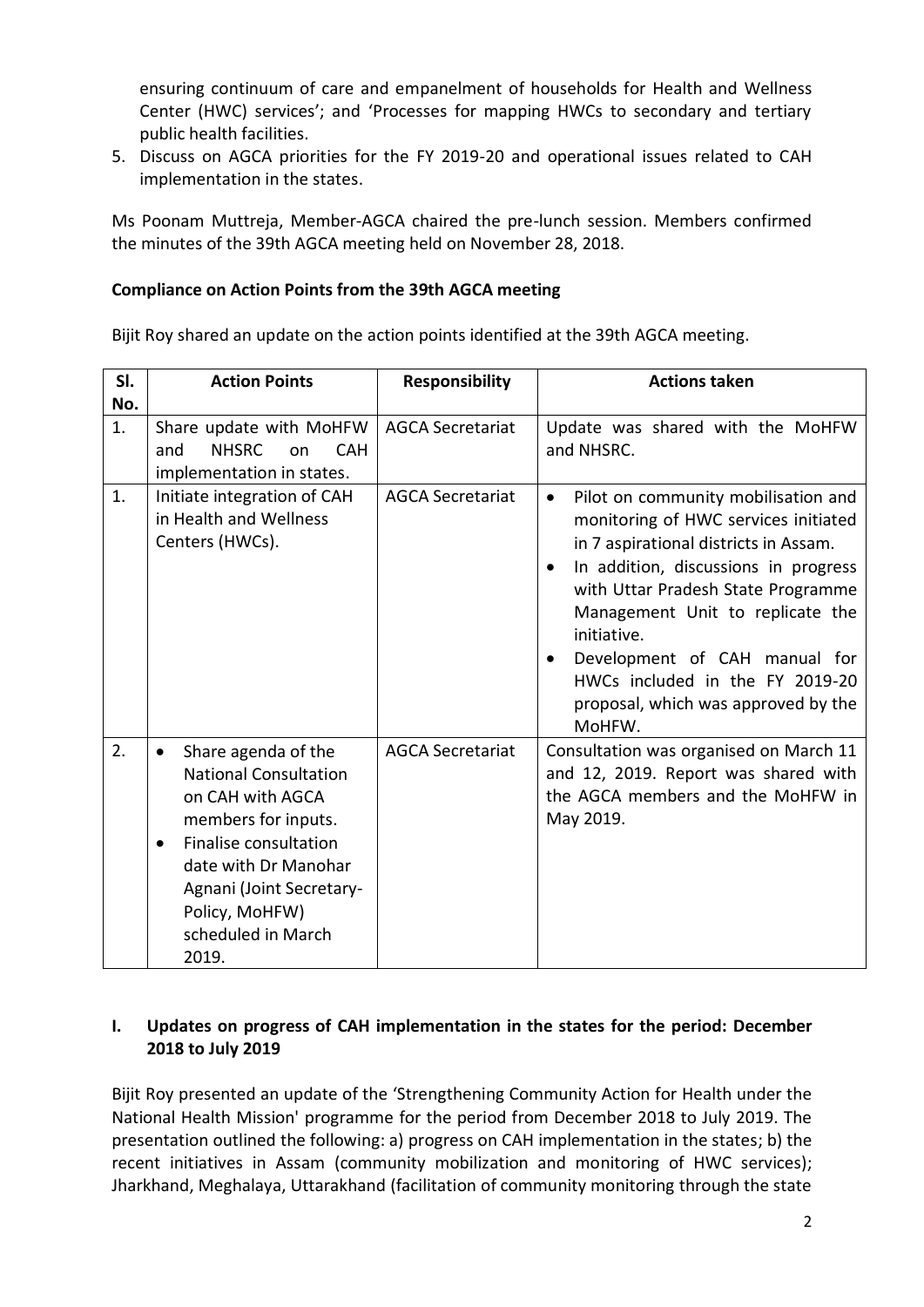audit units); and Maharashtra (Arogya Gram Sabhas); analysis of approvals for the CAH component in the state Project Implementation Plans (PIPs) for the FYs 2018-19 and 2019- 20. A copy of the presentation is enclosed for reference as **Annexure -1.**

Bijit highlighted the following:

## **Updates on new initiatives**

## a. **Community mobilisation and monitoring of HWCs services in Assam**

The state has piloted the community mobilisation and monitoring of HWC services in 222 sub health centers across 7 aspirational districts: Baska, Barpeta, Darrang, Dhubri, Goalpara, Hailakandi and Udalguri. Support was provided to the state government in developing the implementation plan, guideline, monitoring tools and co-facilitating the training of trainers' (ToTs) for the district trainers. Subsequently, 3,200 VHSNC members were oriented between February and March 2019. The VHSNC members have completed the monitoring processes at 83 HWCs.

# **b. Institutionalizing community monitoring through state social audit units - Jharkhand, Meghalaya and Uttarakhand**

Support was provided to the Social Audit Units (SAUs) and NHM teams in 3 states (Jharkhand, Meghalaya and Uttarakhand) to institutionalise community monitoring of health services as part of the mandate of the SAUs. Thereafter, the state ToTs for the SAU resource persons were facilitated.

## **Jharkhand**

The community monitoring was undertaken in 400 gram panchayats across 5 districts-Hazaribagh, Ranchi, Palamu, Deoghar and Chaibasa. Around 12,000 community members participated in 105 Jan Samwads organised at the block and district levels. The events were chaired by the Zilla Panchayat Adhyaksh and Block Pradhan. Key outcomes from this initiative were: (i) 90% JSBY and ASHA incentive payments were cleared, which were pending since 2017, and (ii) pregnancy test kits were sent to all districts.

## **Meghalaya**

The State NHM in partnership with the Meghalaya Society for Social Audit and Transparency (MSSAT) has scaled-up the social audit of health schemes in 11 districts across 2,161 villages from the pilot 6 districts across 18 villages. 323 resource persons were oriented and the audit processes were completed in 384 villages across 7 districts by the end of June 2019. Key findings from the social audit processes were: (i) Around 98% pregnant women were registered for ANC services across all districts, and (ii) pregnant women were charged for sonography services at the CHC Bhoirymbong Block, Ri Bhoi district, and informal payments for referral services in Laskien block, West Khasi Hills district. The Joint Director-Community Processes discussed the issue regarding charges for sonography services with the CHC In-Charge who agreed to waive off the sonography charges; and the issues on informal charges for referral services, Joint Director assured to the community that she would inform the concerned officials for action.

## **Uttarakhand**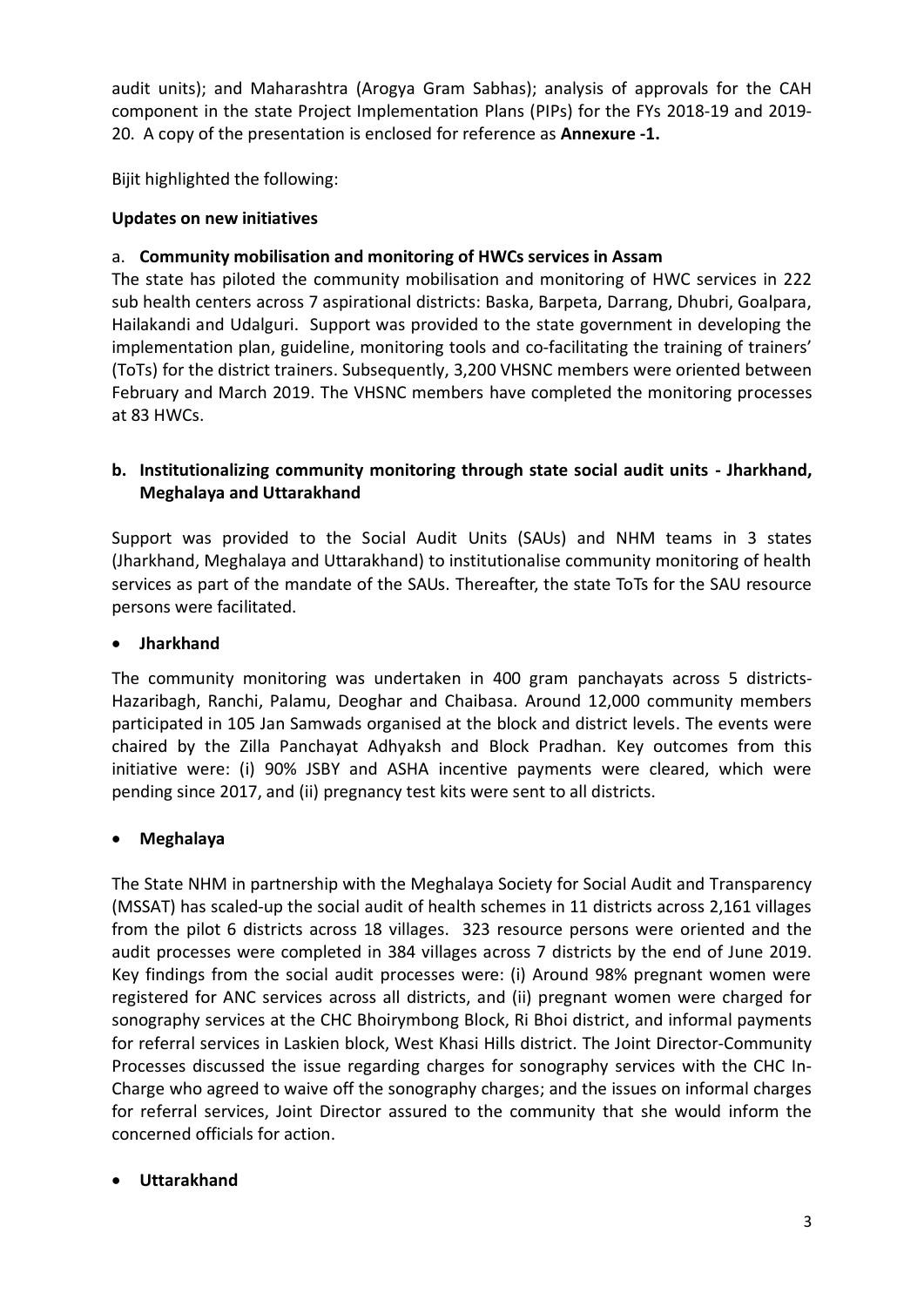The State NHM and the Uttarakhand Social Audit Accountability and Transparency Agency (USAATA) piloted community based auditing on availability of medicines and diagnostics in 6 blocks of Uttarakashi district in the 2018-19. This has been scaled up to 30 blocks across all 13 districts in the state in 2019-20. A pool of 60 district and block resource persons was developed to roll out the processes.

# **c. Arogya Gram Sabha in Maharashtra**

To mobilize and seek community inputs to improve health service delivery, 102 Arogya Gram Sabhas (AGSs) <sup>1</sup> were organised in 4 districts: Raigad, Chandrapur, Amravati and Ahmednagar. Key highlights from the AGSs were: (i) gram panchayats decided to use 14<sup>th</sup> Finance Commission funds to improve infrastructure at the sub-health centre in Amravati district; (ii) PHC doctors provided information to the community on menstruation and reproductive health complications in Ahmednagar district; and (ii) piped water was brought to the village Ralegam Mhasod, Ahmednagar district with support from the community after a Gram Sabha meeting in the above village.

The group made the following suggestions:

- The AGCA Secretariat to regularly update the status of CAH implementation across all the states. The revised updates will include sections on scale of implementation over the years, status of funds approved and utilized and challenges, if any. The documents will be shared with the respective AGCA members within a month.
- Share the following documents with the AGCA members: (i) status of implementation of CAH in states submitted to the MoHFW in October 2018; (ii) HWC guidelines and community monitoring tools developed for Assam.
- There are often changes in the NHM Mission Directors. The new official should be oriented on the CAH processes in the state and role of the AGCA.
- Specific steps are to be taken for states which are not implementing CAH as per the Record of Proceedings (ROP) approvals, including engagements with the Mission Director and the MoHFW for necessary interventions.
- Develop a briefer on the Arogya Gram Sabha on the basis of Maharashtra experiences with support from SATHI.
- Adequate time should be allocated in the meeting agenda for presenting the progress update.

# **2. Social Accountability Processes and Strengthening Rogi Kalyan Samities for HWCs and Role of ASHAs**

The session was chaired by Dr H Sudarshan.

-

The MoHFW constituted a committee under the chairmanship of Dr Manohar Agnani, Joint Secretary-Policy to strengthen the convergence between the Health and Wellness Centres (HWCs) and Pradhan Mantri Jan Arogya Yojana (PMJAY) components under the Ayushman Bharat Initiative on May 20, 2019. Three AGCA members: Dr H Sudarshan, Dr Abhay Shukla and Dr Narendra Gupta were nominated on the committee and led work on the following areas:

<sup>1</sup> Arogya Gram Sabha (AGS) is a state government initiative to ensure active engagement of the Panchayati Raj Institutions in monitoring and planning of health services, which was approved by the State Health Minister in June 2014.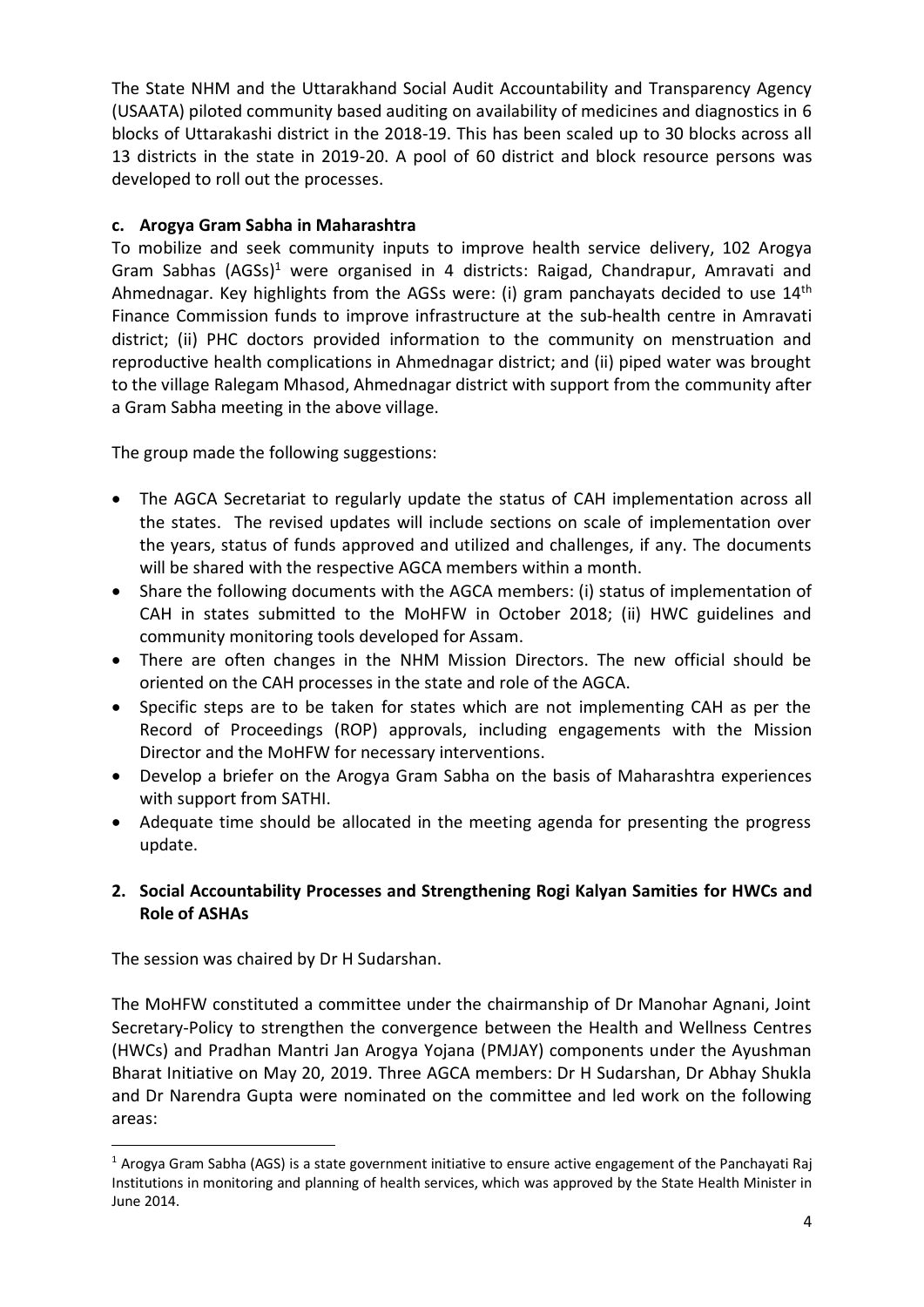- i. Suggest mechanisms for community mobilisation and accountability, grievance redressal, and the role of VHSNCs and RKSs in such processes;
- ii. Define role of the ASHAs in ensuring continuum of care;
- iii. Empanelment of households for HWC services; and
- iv. Processes for mapping HWCs to secondary and tertiary public health facilities (both in public and PMJAY empaneled private hospitals).

Dr Abhay Shukla made a presentation on the framework for community mobilisation and accountability, grievance redressal and the role of ASHAs in the context of Ayushman Bharat. The presentation included key components of CAH; key health system measures to support the CAH processes; community accountability and social audit in the context of HWCs; cycle of Jaankari-Sunwai-Karyavahi; inputs required for social audit, grievance redressal systems for HWCs and PMJAY, facilitation mechanism for CAH; ASHA's role in Ayushman Bharat, etc. A copy of the presentation is enclosed as **Annexure – 2.**

Speaking at the meeting Dr Shukla shared that the VHSNCs will have to be activated in about 6-7 lakhs villages. A dedicated and accountable facilitation mechanism should be there at every level like Chhattisgarh Swastha Panchayat Yojana or local active CSOs should be involved to activate, mentor and support the VHSNCs, which has been proposed in the framework.

Overall suggestions on the framework were:

- The presentation is too text-heavy which needs to include charts and diagrams with authentic data to demonstrate links and how community is engaged in feedback loops.
- The framework should have a vision and should be strategic, which can be later translated into implementation framework.
- The proposed framework represents only rural areas. The framework should address the rural and urban population equally. **Vulnerability assessment needs to be undertaken to reach the last mile first.**
- The framework of the Universal Health Coverage and the Sustainable Development Goals (SDGs) needs to be reviewed prior to framing the recommendations for Ayushman Bharat.
- The framework should be resilient in addressing the rapidly changing demography and epidemiology profile of the country.
- A mechanism has to be developed for states to report on the functionality of VHSNCs and RKS, which needs to be linked geographically from the community to HWCs.
- The word 'three monthly meetings/review' to be replaced with 'quarterly.'

## **2.a. Constitution and strengthening of RKSs at HWCs**

Considering the current context of Ayushman Bharat, **the role of the RKS monitoring committee has become very important and there is a need to revise the RKS guidelines** for expanding its membership and defining their roles too. The AGCA Secretariat to develop draft guidelines for RKS Monitoring Committee members with support from the NHSRC and share with AGCA members for review.

#### **2.b. Grievance redressal mechanisms under the PMJAY and HWCs**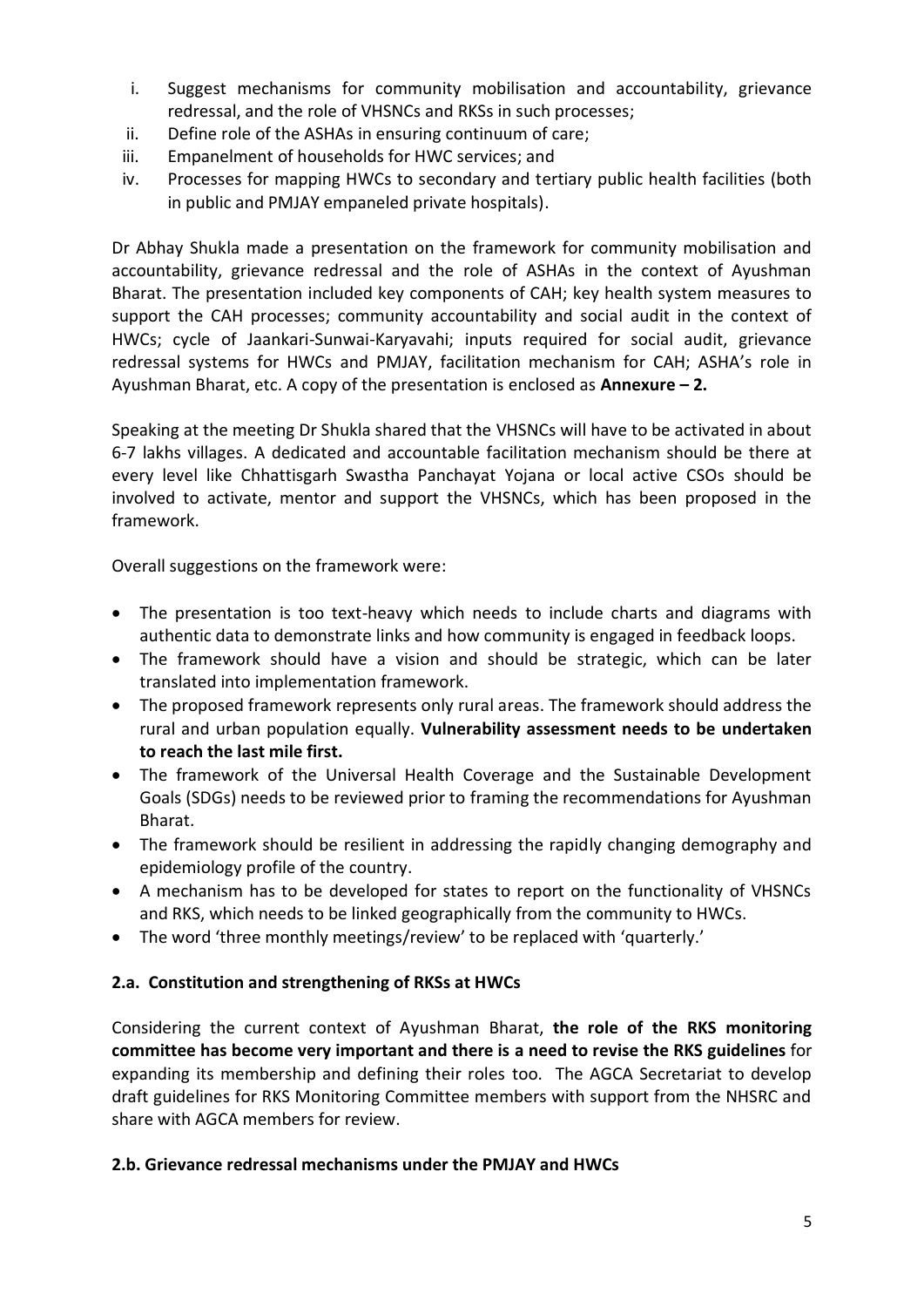The PMJAY- health insurance scheme entitles the poor families to avail health care services in empanelled private hospitals, which may result in grievances against the services. This calls for a robust grievance redressal mechanism, which should be accessible to poor families to lodge their complaints. The group suggested the following:

- **The grievance redressal should not only be on ICT mechanisms (web or phone based) both under the NHM and PMJAY but should be on other modes of communications including complaint register, drop-boxes, in person, etc.**
- The effectiveness of the ICT mechanisms is mixed. Digital divide/gender digital divide is also an issue related to ICT based grievance redressal. It was suggested to look at the review done by Jonathan Fox on ICT based Grievance Redressal for reference.
- **Public disclosure of grievances are necessary for both feedback and time-bound official responses.**
- **The role of the District Quality Assurance Committees have to be extended to the PHCs and HWCs with one ombudsman at the district level for better patients' satisfaction and time-bound redressal of grievances.**
- **District level health officers' numbers could be displayed at the PHCs and HWCs for easy access to the general public.**

# **2.c. Capacity building and facilitation for implementation of social accountability processes**

- The AGCA can support the state governments in developing a mechanism for community monitoring/social accountability of HWCs and PMJAY under the Ayushman Bharat.
- **As the Community Health Officers (CHO) are the key person in HWCs and are from different cadres, it is critical to orient them on CAH.**
- Performance related team incentives under the HWCs should be based on 'wellness aspects' rather than on 'clinical aspects including diagnostics, treatment and referrals '.
- 'Wellness concept' of HWCs is yet to take off under the Ayushman Bharat initiative, which needs attention. For example, in Assam, there is a lot of integration between the VHNSCs and the HWCs. However, their focus is on putting the infrastructure in place in HWCs.
- **A village level health index could be developed which can be monitored and tracked by the VHSNCs on regular basis. A healthy village (***nirmal gram***) tag could be provided to motivate them, which can also be linked to PHCs.**
- VHSNCs are not capacitated enough in the states to lead the social audit processes. People from the villages who are interested in raising village level issues need to get included in the VHSNCs and trained for its activation.
- A family in emergency should have a choice in which PMJAY accredited hospital they want to go for treatment. In order to avoid malpractices in referrals: (i) the audit of services at the hospital should be based on the feedback provided by the family, (ii) system will have to ensure that there is a criteria for referrals and its regular audits, (iii) and the patients treatment record from the referred institution needs to be fed in the system for future reference.
- Health Management Information System (HMIS) is not accountable to the public. Public disclosure of the information through a dash board on services rendered and availed will encourage the public for better utilisation of health services.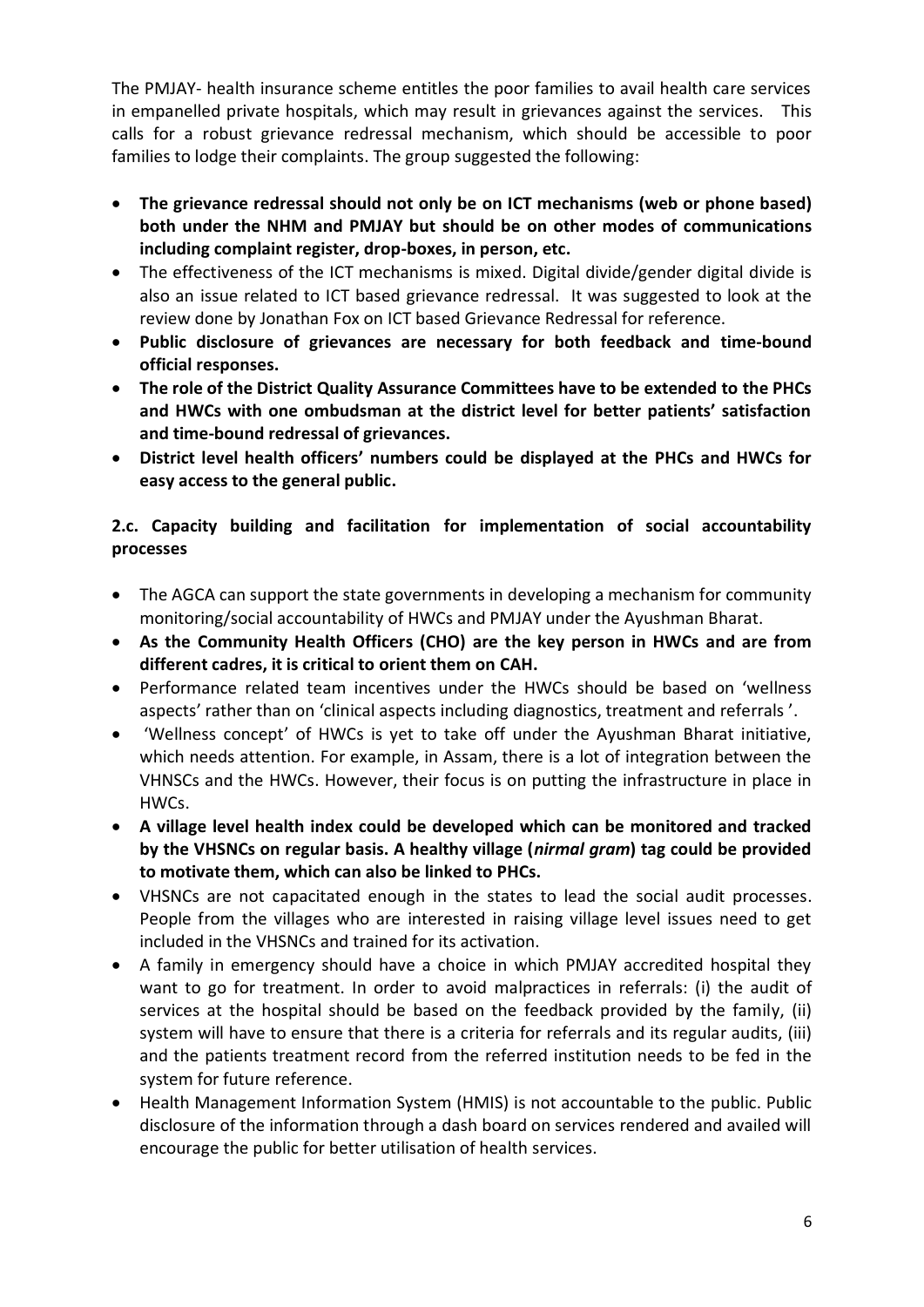## **2.d. Engagement of civil society organisations**

- Civil society organisations should be engaged for community mobilisation and facilitation in HWCs, which are not envisaged in the guidelines of HWCs.
- Local community based organisations should be part of the social audits.

## **3. Role of ASHAs in ensuring continuum of care**

- **As ASHAs are overburdened with many things and incentivized for other work, her roles in the Ayushman Bharat initiative need to be redefined.** While ASHAs can mobilise the communities, the HWC team can undertake the health promotional activities collectively.
- VHSNCs could be made responsible for village level activities and support ASHAs.

# **4. Empanelment of households for HWC services and Process for mapping HWC to secondary and tertiary public health facilities**

Discussing the Terms of Reference (TORs) for the empanelment of households and mapping of HWCs, Dr Narendra Gupta, Member –AGCA said that the overall objectives for developing these TORs are to improve and assure ease of access to medical care, facilitate continuum and quality of care services at different levels of facilities. The document detailed the geographical areas including rural and urban, to be covered under a HWC; identifying data base and processes for registering households; mapping HWCs with secondary and tertiary care facilities including PMJAY empanelled health facilities, etc. A copy of the document is attached as **Annexure – 3.** 

The group made the following points:

- The document needs to include the broad principles and practical concrete options for its effective implementation – need to detail out the outreach services too. For example, a migrant family should be able to avail services at any locations across the country once being empanelled for HWC services.
- Family folder to be retained at the nearest HWCs (should be available within half an hour walking distance) with details of every family member. This folder would be one of the sources for providing preventive and curative health services and even for treatment.
- Individual wise electronic health card was proposed along with family records for easy access of health care services in case of migration or any other reasons.
- The Global Positioning System (GPS) can be used to identify whether the HWCs are open on a regular basis.

## **5. Discussion on Population Stabilization in India**